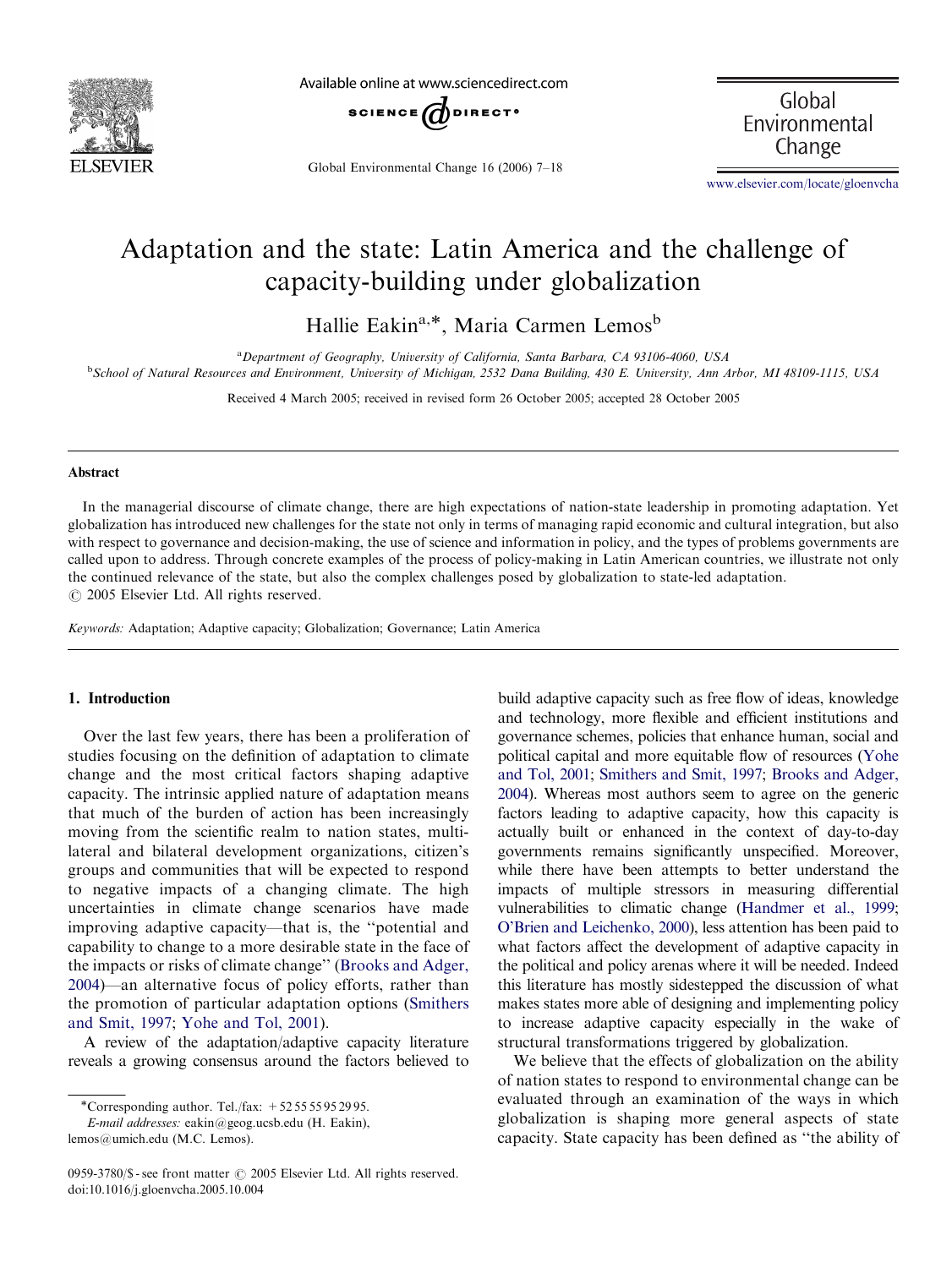state leaders to use the agencies of the state to get people in society to do what they want them to do'' (Migdal, 1988, p. xi; cited by [Fox, 1992\)](#page-10-0). Two other complementary concepts—those of policy capacity and administrative capacity—are germane to the discussions of what enables nation-states to implement policies. Policy capacity is defined as ''the ability to marshal the necessary resources to make intelligent collective choices about and set strategic directions for the allocation of scarce resources to public ends''; administrative capacity is defined as the ''the ability to manage efficiently the human and physical resources required for delivering the outputs of government'' ([Painter](#page-11-0) [and Pierre, 2005, p. 2\)](#page-11-0). These capacities are interdependent and iterative and speak directly to the primary functions and responsibilities of nation-states. In this article, we argue that the attributes of adaptive capacity cannot be distinguished from these functions and responsibilities; rather it is through them that capacity to adapt to climate change is realized. However, within the general scope of state capacity, it is possible to pay special attention to those attributes that will be critical to enable adaptation. Whereas, conventionally, the ability of nation-states to build capacity has been predicated in the availability and/ or accessibility of political, financial, and human resources (e.g. political power, a professional and competent bureaucracy, financial and technical resources, etc.), only recently have the effects of globalization on state capacity and state capacity building become a focus of research.<sup>1</sup>

We hypothesize two general forms of linkages—negative and positive—between state capacity, adaptive capacity, and globalization. First, globalization has introduced new and diverse challenges for the nation state not only in terms of managing rapid economic and cultural integration, but also with respect to governance and decision-making, the use of science and information in policy, and the types of problems governments are called upon to address [\(Stiglitz,](#page-11-0) [2003\)](#page-11-0). Globalization may also have further strained the resource basis of nation-states and contributed to growing inequalities, especially in less developed countries [\(Huber](#page-10-0) [and Solt, 2004;](#page-10-0) [Wade, 2004\)](#page-11-0). Processes such as neoliberal policy and administrative reform and the proliferation of multilateral trade agreements have complicated state action by transferring power both to lower scales of decisionmaking (decentralization) as well as to the private sector. While decentralization theoretically allows for better decision-making at the local level, it may also significantly constrain a state's ability to regulate and distribute resources and requires that states develop new skills in negotiation, power-sharing and political leadership with fewer resources and a reduced mandate.

Second, globalization has expanded the sphere of public problems to include concepts of sustainability, climatic change, biodiversity, and human rights. The dissemination of new forms of governance and the emergence of new partners—such as markets and NGOs and the resources they bring with them—may create positive synergies that enhance nation-states' capabilities. The globalization of ideas and their incorporation in the governmental agenda also affords policy systems new tools for policy design and implementation that theoretically should provide the conditions for enhancing adaptive capacity. These conditions include technologies to improve administrative efficiency, the enhanced flow of information and knowledge, the process of democratic decentralization, the construction of social capital through enhanced civil participation and synergistic public–private partnerships.

In order to disentangle the various ways in which globalization is affecting the adaptive capacity of nation states, we argue that explicit attention must be paid to the specific processes that are transforming the character of the state, its roles and responsibilities and, critically, its relationships with civil society and the private sector at both higher and lower scales of decision-making. We believe that by examining what governments are doing right now we can better understand the opportunities and constraints to enhanced adaptive capacity. Although we recognize that many policy areas are critical to understand adaptive capacity building to climate change, we focus on three that resonate with theoretical work on the attributes of adaptive capacity and for which a substantial amount of empirical research focusing on Latin America is available.

First, we look at knowledge and the use and transfer of technology<sup>2</sup> by examining the adoption of genetically modified (GM) seeds in Argentina. We find that although the transfer of GM technology has increased productivity and growth in the agricultural sector, the use of GM seeds highlights deficiencies in the government's capacity to regulate the private sector, manage real and perceived risks to health and environment and to channel the application of the new technology for development goals. Second, we examine the application of new governance paradigms in natural resources management, focusing on water and forests resources. While the application of decentralized, participatory and integrated management schemes can decrease the vulnerabilities of the livelihoods depending on these resources, empirical evidence in several Latin American countries shows that local politics and problems in local capacity and management coordination has meant that such schemes are falling short from their design goals. Finally, we study the effects of state retrenchment on agricultural policymaking in Mexico, illustrating that one outcome of the spread of neoliberalism as a policy package has been the reduction of financial and human capital in state institutions, which in turn has affected the capacities of the state to negotiate and collaborate with actors in civil society to achieve development and adaptation objectives.

<sup>&</sup>lt;sup>1</sup>See [Painter and Pierre \(2005\)](#page-11-0).

<sup>&</sup>lt;sup>2</sup>Although we are well aware that not all technology and knowledge transfer are benign (e.g. war technology), in this study we refer to those kinds that, in general, are assumed to improve adaptive capacity (e.g. decision-making support tools, new resource management paradigms and governance schemes, biotechnology, cleaner energy technology, etc.).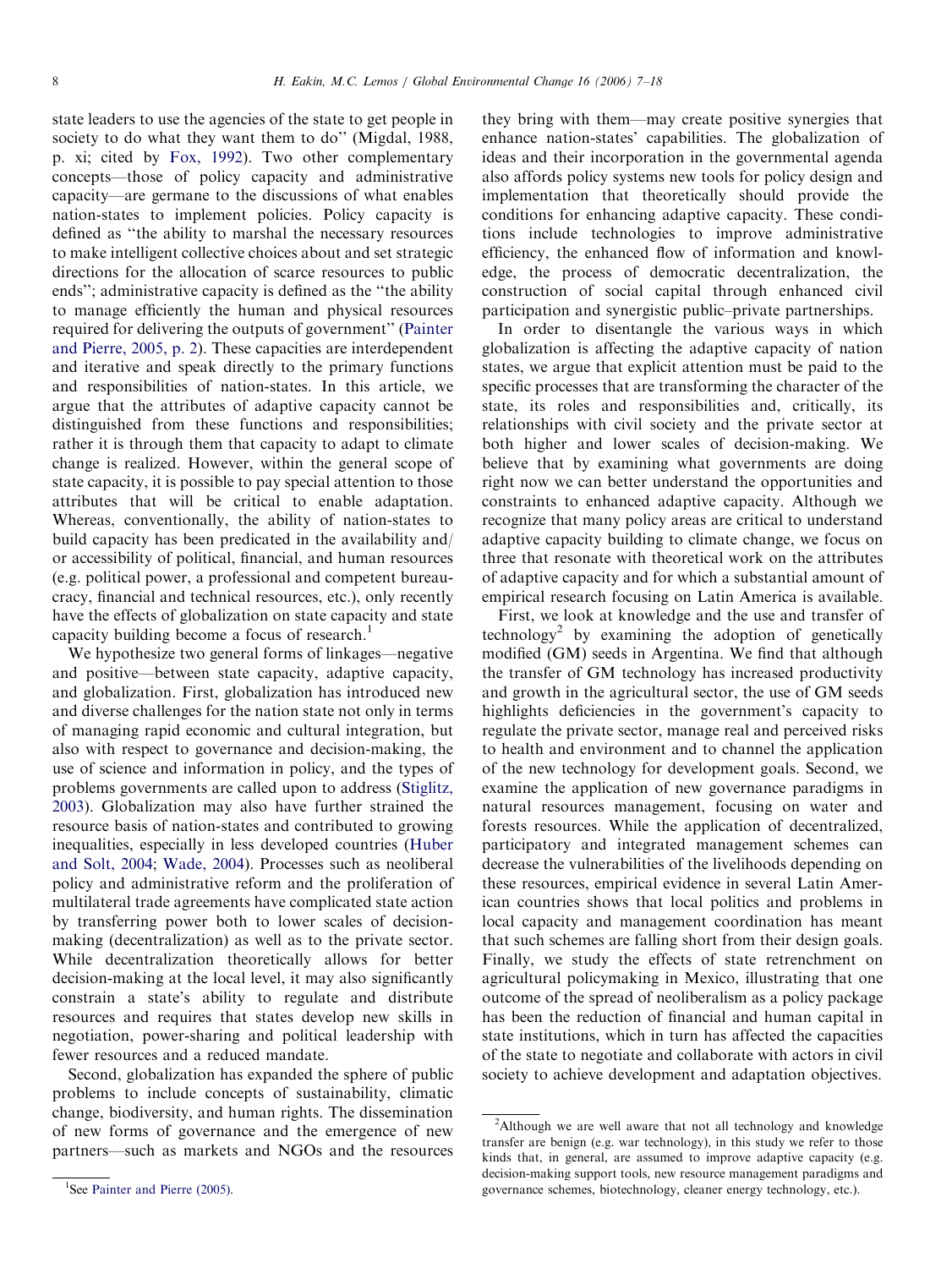The reasons for choosing Latin America are twofold. First, as a less developed region heavily dependent on natural resource exploitation, it is expected to be affected significantly by climate change ([Baethgen, 1997](#page-10-0); [IPCC,](#page-11-0) [2001, Chapter 14](#page-11-0)), and second, the effects of globalization and neoliberal policies on income distribution and state capacity in the region seem to have been especially negative ([Wade, 2004;](#page-11-0) [Hoffman and Centeno, 2003](#page-10-0)).<sup>3</sup> Moreover, state capacity in the region may also be decreasing as the popularization of the so-called ''new policy agenda'' (Edwards and Hulme, 1995; cited by [Bebbington, 2005](#page-10-0)) and the assumption that non-state actors (such as the market and NGOs) should play some of the roles previously played by the state may have triggered a governance crisis ([Bebbington, 2005, p. 1756\)](#page-10-0).4 Finally, the integration of Latin America in the world economy and the widespread adoption of neoliberalism may also have led to the implementation of regressive policies and effectively weakened governments' abilities to improve income distribution or attenuate poverty ([Hoffman and Centeno, 2003\)](#page-10-0).

In the next sections, we look at the literature on adaptation and analyze a few policy examples  $vis-\hat{a}-vis$ the dual effects of globalization on state capacity. Section two briefly reviews the adaptation literature, focusing on the factors contributing to adaptive capacity building. Section three discusses in greater detail the concept of state capacity, and examines the effects of globalization on the three policy areas mentioned. We conclude with a few general remarks on globalization and adaptive capacity we believe can inform both the scholarship and practice of adaptation to climate change.

## 2. What is adaptation and adaptive capacity?

Adaptation to climate change has been defined as a process of adjustments to anticipated (or experienced) adverse impacts of climate change that result in the reduction of vulnerability [\(IPCC, 2001](#page-11-0)). Although adaptation has not always been the focus of climate change policy response, it has now become a prominent issue in the negotiations of the United Nations Framework Convention on Climate Change (UNFCCC) and has been inserted into the agendas of multi-national and bi-national development agencies (Burton et al.,  $2002$ ).<sup>5</sup> As part of this effort, the UNFCC is encouraging developing countries to undertake adaptation needs assessments and to outline possible strategies towards reducing their vulnerabilities through National Adaptation Programs of Action (NAPA).

While there is recognition that adaptations may often occur spontaneously and individually as particular economic actors perceive and respond to climate stresses ([Smit](#page-11-0) [and Skinner, 2002](#page-11-0)), the international discourse on global climate change also carries a logical expectation of specific, planned nation-state action. Nation-states are expected not only to mitigate their contribution to greenhouse gases but also to improve their capacity and that of their citizens to adapt to climatic changes that now appear inevitable. This call for targeted national policy interventions to address climate vulnerability within national boundaries is embedded within a larger discourse that emphasizes the need for improved institutions, market incentives and regulatory mechanisms at the global level to address the climate change challenge ([Adger et al., 2001\)](#page-10-0).

Much of this discourse is targeted at developing countries, which are often presented as having deficient institutional frameworks for effective development and thus poor adaptive capacity. The focus on capacity building in developing nations is also reflected in the pressure exerted on more industrialized nations (MDCs) by international governance bodies, NGOs and citizens to support capacity development in less developed states (LDCs) ([Dixon et al., 2003](#page-10-0)). While support for adaptive capacity building in developing nations is justified by arguments related to the greater responsibility for emissions in MDCs and the comparative lack of resources in less developed countries, there is concern that this focus may distract attention from the need for capacity building in MDCs while possibly providing the opportunity for such countries to shirk their responsibility to reduce emissions ([Forsyth, 1999\)](#page-10-0).

Adapting to climate change entails the interaction of decision-makers, stakeholders, and institutions at different scales of government from the local to the national. Because of the combined complexity of the rule systems and the biophysical world being regulated, adaptation to climate change will require governance systems that are inherently intricate and subject to error ([Ostrom, 2001](#page-11-0)). Speculating on what the responsibilities of specific actors might be is made more complex by the fact that the capacity for adaptation of any particular system is not all internally generated, but rather is a product of the interactions and negotiations of power within and between nation-states, civil society, businesses and international institutions.

While the full capacity of a system to adapt may not be apparent until the system faces direct challenges to its continued existence, a variety of proxies for adaptive

<sup>&</sup>lt;sup>3</sup>For example, in Mexico, since the introduction of free-trade, the absolute income of the 10% wealthiest increased by 20.8% while the income of the 10% poorest decreased by 23.2%. And according to the United Nations, Gini coefficients in Latin America increased in "practically every country." ([Hoffman and Centeno, 2003, p. 368\)](#page-10-0).

<sup>4</sup> For an in-depth analysis of the privatization and marketization of the state and its effects in public management and policy capacity, see [McLaughlin et al. \(2002\),](#page-11-0) [Christensen and Lægreid \(2002a,b\),](#page-10-0) [Painter and](#page-11-0) [Pierre \(2005\)](#page-11-0).

 ${}^{5}$ For instance, Article 4.1(f) of the Framework Convention states that all Parties shall ''Take climate change considerations into account, to the extent feasible, in their relevant social, economic and environmental policies and actions, and employ appropriate methods, for example impact assessments, formulated and determined nationally, with a view to

<sup>(</sup>footnote continued)

minimizing adverse effects on the economy, on public health and on the quality of the environment, of projects or measures undertaken by them to mitigate or adapt to climate change.''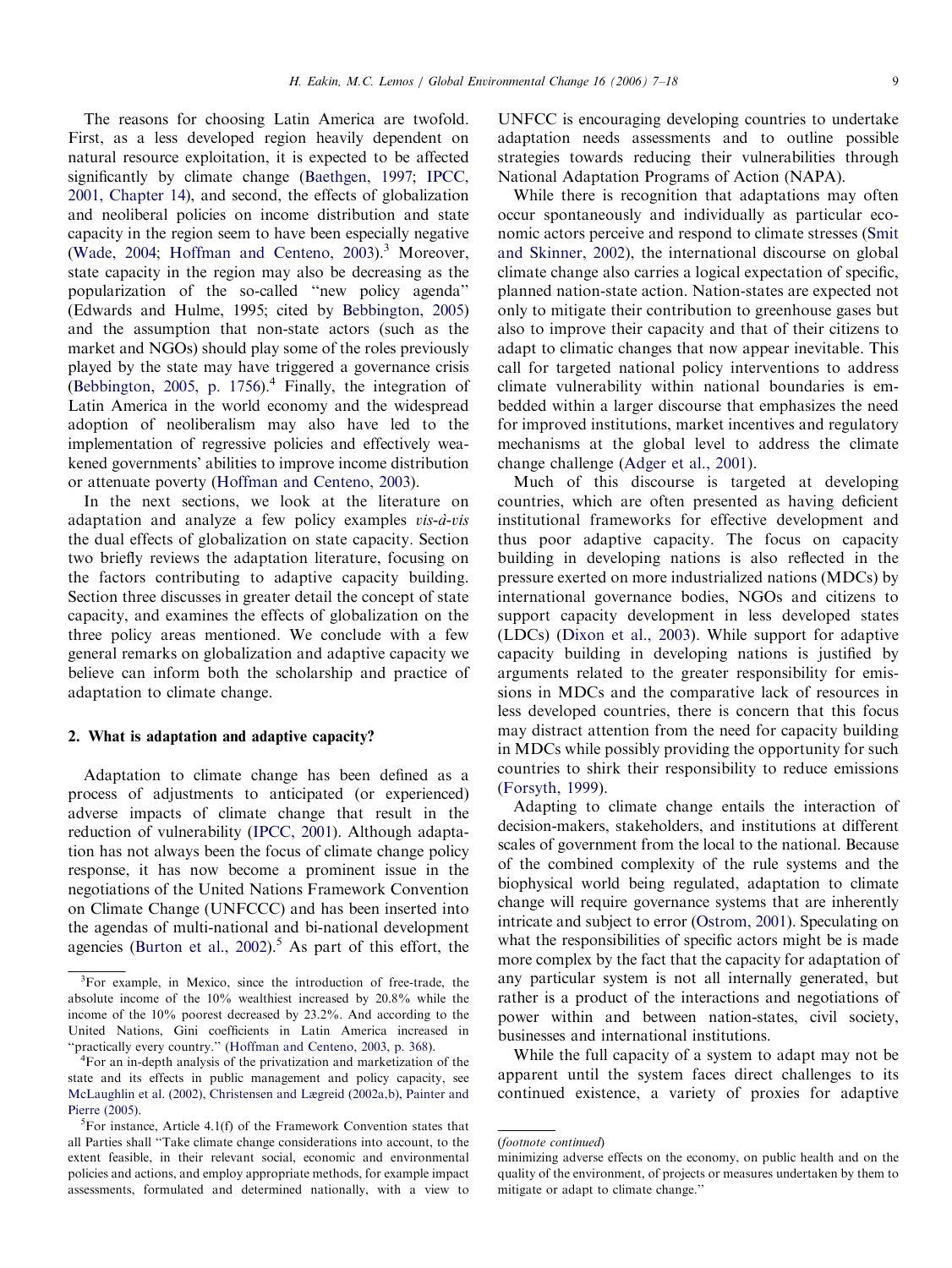<span id="page-3-0"></span>capacity have been proposed to facilitate an evaluation of the degree to which different systems will adjust to future change. In the abstract, adaptive capacity has been described in terms of a system's resilience, robustness, flexibility, stability, thresholds of tolerance and range of coping (see discussion in [Smit and Pilifosova, 2001\)](#page-11-0). In more concrete terms, a series of system characteristics relating to both physical elements (infrastructure, material wealth, technology) and social/institutional elements (human capital, political legitimacy, institutional strength) have been proposed as critical contributors to adaptive capacity ([Smit et al., 2000](#page-11-0); [Yohe and Tol, 2001](#page-11-0); [Smit and](#page-11-0) [Pilifosova, 2001](#page-11-0)) (Table 1).

All of these attributes could theoretically be applied at any scale of decision-making to evaluate adaptive capacity. In their review of the literature for the Intergovernmental Panel on Climate Change, [Smit and Pilifosova \(2001, p.](#page-11-0) [18.6.2](#page-11-0)) differentiate the enhancement of adaptive capacity by three scales of decision-making: global, nation-state and local. They emphasize the importance of global economic integration, market liberalization, and technology and scientific exchange for building capacity at the global scale while suggesting participation, democracy, and equity as critical elements in the development and implementation of

|--|--|--|

Determinants of adaptive capacity

| Determinant                              | Encompasses                                                                                                                                                                                                             |
|------------------------------------------|-------------------------------------------------------------------------------------------------------------------------------------------------------------------------------------------------------------------------|
| Human capital                            | Knowledge (scientific, "local", technical,<br>political), education levels, health,<br>individual risk perception, labor                                                                                                |
| Information &<br>Technology              | Communication networks, freedom of<br>expression, technology transfer and data<br>exchange, innovation capacity, early<br>warning systems, technological relevance                                                      |
| Material resources and<br>infrastructure | Transport, water infrastructure, buildings,<br>sanitation, energy supply and management,<br>environmental quality                                                                                                       |
| Organization and social<br>capital       | State-civil society relations, local coping<br>networks, social mobilization, density of<br>institutional relationships                                                                                                 |
| Political capital                        | Modes of governance, leadership<br>legitimacy, participation, decentralization,<br>decision and management capacity,<br>sovereignty                                                                                     |
| Wealth & financial capital               | Income and wealth distribution, economic<br>marginalization, accessibility and<br>availability of financial instruments<br>(insurance, credit), fiscal incentives for risk<br>management                                |
| Institutions and<br>entitlements         | Informal and formal rules for resource<br>conservation, risk management, regional<br>planning, participation, information<br>dissemination, technological innovation,<br>property rights and risk sharing<br>mechanisms |

Adapted from: [Smit and Pilifosova \(2001\)](#page-11-0) and [Yohe and Tol \(2001\).](#page-11-0)

adaptation strategies at local scales. In their view, the nation-state should be responsible for facilitating information flows, targeting vulnerable regions in policy development, facilitating local, private sector initiatives, and generally promoting growth through global economic integration.

The perspective of the nation-state as an intermediary is also dominant in the UNFCCC and IPCC reports, which emphasize the importance of the creation of ''enabling environments'' for adaptation, in which fair trade policies, the removal of technical, legal and administrative barriers to technology transfer, sound economic policy, appropriate regulatory frameworks and transparency are encouraged in both developing and developed nations to enhance the flow of information and technology for adaptation ([UNFCC,](#page-11-0) [2001, p. 26](#page-11-0)).

While few would deny that opening access to knowledge, better regulatory frameworks and increased transparency are desirable not only for addressing climate change but also for addressing a whole host of development concerns, the process by which the ''enabling environment'' is created has received little attention in the climate change adaptation literature that has been rich in prescription, but slim in empirical examples. Moreover, there has been little discussion on how the adaptation literature can be informed by empirical research from other fields of inquiry focusing on governance and policymaking, which show that policy design is just one step of a very complex process and that the realities of policy implementation—or what happens when the best laid plans meet the real world—can crucially affect policy outcomes. We hope to contribute to the adaptation debate by focusing on a few empirical examples of policy implementation in Latin American countries, especially exploring the role of globalization in creating opportunities and constraints for building adaptive capacity.

## 3. Globalization, the nation-state and capacity

In response to the new political, economic, and environmental challenges of globalization, the relevance of the nation-state has been called into question [\(Drucker, 1997](#page-10-0); [Spruyt, 2002\)](#page-11-0). Clearly, states are neither homogeneous nor static and the ability of state leaders to push for their agenda may vary substantially at different scales of governance (from the local to the global), from time to time, and from sector to sector. Yet globalization is having undeniable implications for nation-states and governance systems, in their diversity of forms and structures. The integration of markets, the extension and complexity of environmental change, and the increasing homogenization of culture and the lifestyle expectations that accompany these changes have expanded the scope of what formerly were considered primarily domestic problems while creating new challenges to governance that are only now being recognized. However, improved access to human and financial resources, the enhanced exchange of ideas,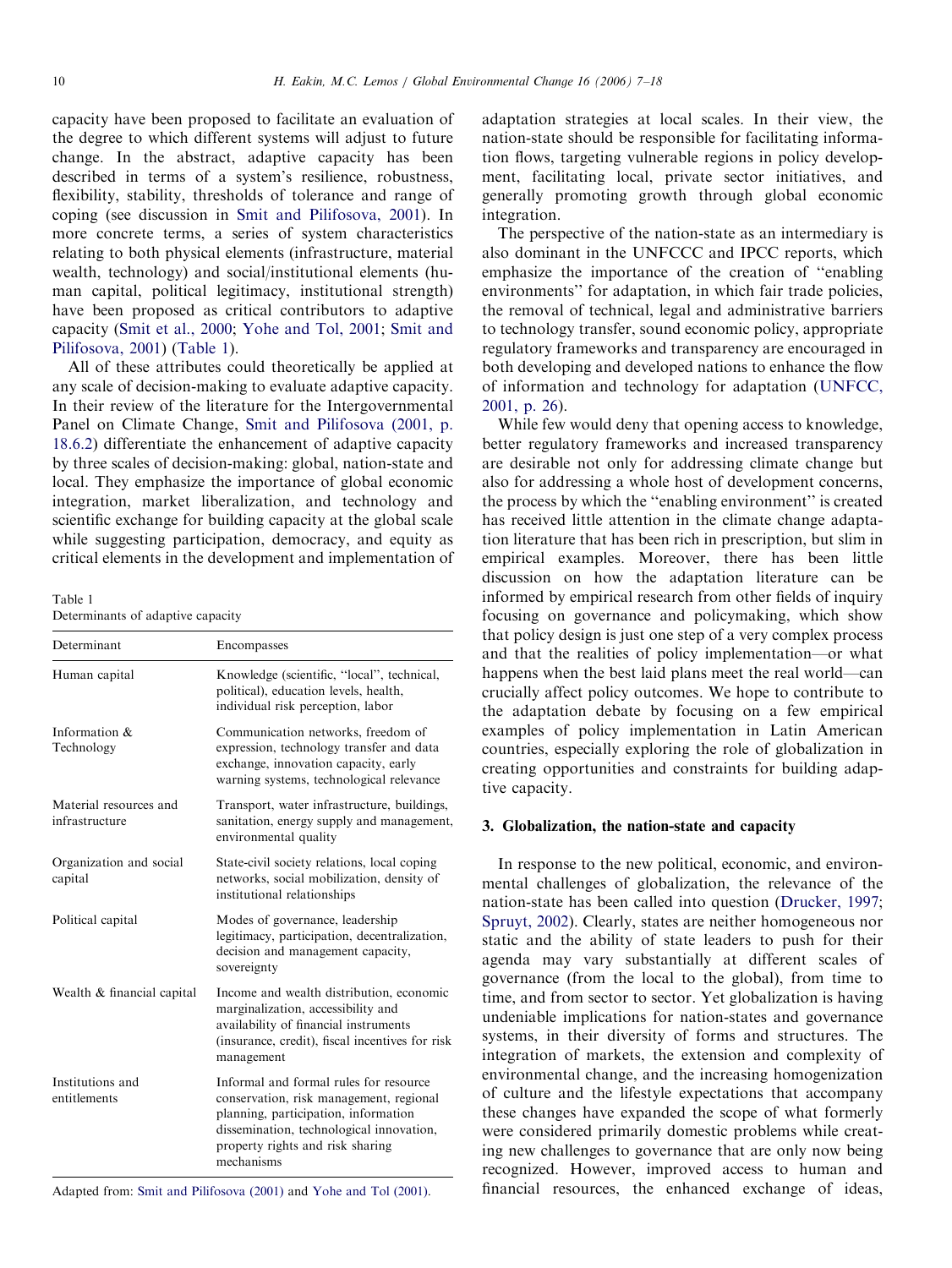knowledge, and activism across borders has also supported the emergence of new democracies around the world and may have increased the capacity of domestic actors both public and private to respond to the potential effects of climate change. Thus, it makes sense to speak of several ''globalizations'' ([Guidry et al., 2000\)](#page-10-0) whose complex interactions and the way they affect day-to-day decision making need to be assessed, if we hope to design and implement effective policy.

For example, the ''denationalization'' of statehood, reflected empirically in the ''hollowing out'' of the national state apparatus has reorganized old and new capacities both territorially and functionally on sub-national, national, supranational, and trans-local levels. Consequently, ''there is a continuing movement of state power upward, downward, and sideways as attempts are made by state managers on different territorial scales to enhance their respective operational autonomies and strategic capacities'' ([Jessop, 2002, p. 206\)](#page-11-0). As state capacities are challenged, they are also transformed, requiring new ways of evaluating the resources states draw upon to accomplish their goals. States today are often ''only the first among equals'' as they strive to forge partnerships for governance between a variety of state and non-state actors [\(Jessop, 2002\)](#page-11-0). While these partnerships may weaken the centrality of the state, given the persistence of complex power struggles and shifts in balance of class forces, shared governance can also ''enhance the capacity of the state to project its influence and secure its objectives by mobilizing knowledge and power resources from influential nongovernmental partners and stakeholders'' [\(Jessop, 2002, p. 207](#page-11-0)).

The inclusion of non-state actors and organizations and the resources they bring to the realm of public policymaking should build adaptive capacity through the design and implementation of policies that can benefit from positive state-society synergies. [Jayasuriya \(2005, p. 21\)](#page-11-0) proposes that capacity building under these new conditions requires a new theory that goes beyond the definition of capacity attributes (e.g. resources, professional and competent bureaucracies, etc.) to include the relationships between the state and these new actors. Yet, in practice, the role of these relationships in enhancing the adaptive capacities of the nation-state and particular vulnerable populations may be limited since it is unlikely that new institutions (such as markets and NGOs) will be accountable for the politically costly redistributive policies needed to increase adaptive capacity to the most vulnerable.<sup>6</sup>

Hence, it is increasingly clear that the usefulness and relevance of the state is far from over ([Jessop, 2002;](#page-11-0) [Aronowitz and Bratsis, 2002](#page-10-0); [Newell, 2002;](#page-11-0) [Painter and](#page-11-0) [Pierre, 2005](#page-11-0)). The state is not only an important actor in governance mechanisms at the local and global level but also a ''de facto'' distributor of resources, signatory of international accords, policymaker, and locus for political mobilization and constraints. Indeed, in the context of the ''democratic deficit'' ([Newell, 2002](#page-11-0)) existing in many less developed countries ''bringing the state back in'' maybe the only way to address rampant inequality and reduce vulnerability [\(Lowi, 2002](#page-11-0)). In the next section, we present three case studies in which the role of the state has changed in response to new ideas, greater economic integration, and changes in the presence and power of non-government actors. These cases illustrate how building adaptive capacity under globalization—while perhaps increasingly necessary—is not a straightforward task.

## 3.1. Globalization, information, and technology

Greater access to technology, particularly technology that enhances economic productivity while enabling more sustainable development, is seen as one of the many benefits of globalization and as central to facilitating adaptation [\(Handmer et al., 1999\)](#page-10-0). With the inclusion of the Clean Development Mechanism in the Kyoto Protocol, the transfer of technology designed to reduce the vulnerability of particular countries and populations to climate change is now a central element in the UNFCCC and forms part of a stated effort to build capacity of developing nations to respond to climate change ([UNFCC, 2001;](#page-11-0) [Forsyth, 1999](#page-10-0)) (See [Table 1](#page-3-0)).

Given current patterns of technology development and dissemination, private international investment is likely to be the primary way in which technologies can be harnessed for vulnerability mitigation and adaptation [\(Forsyth,](#page-10-0) [1999](#page-10-0)). However, the literature focusing on environmental technologies (e.g., ''specific adaptations'') suggests that for such private initiatives to be successful, a "generic" enabling environment must be created by a strong state. As [Forsyth \(1999\)](#page-10-0) argues, technology transfer for addressing the concerns of climate change not only involves the movement of know-how from one place to another, but also managerial, technical and economic skills of all the actors involved, including public agencies. The responsibility of the state is particularly important in relation to especially vulnerable sectors that may not have the capacity to independently command technologies that are appropriate to their specific circumstances and needs.

Of particular concern is the control of technology and its development in order to address local or domestic priorities. Global efforts to protect patents and intellectual property through many bilateral and multilateral trade agreements may constrain the in-house technology development of technology by inhibiting learning-by-imitation and reverse engineering [\(CEPAL, 2002](#page-10-0); [Griffin, 2003\)](#page-10-0). Conversely, globalization may actually facilitate domestic research initiatives by providing financial incentives for technology development ([Pray and Naseem, 2003\)](#page-11-0). The balance between a free-flow of information and technology and a supportive environment for domestic industries and innovators is often difficult to strike, particularly in the

<sup>6</sup> In Latin America, for example, there is evidence that the role of NGOs in addressing structural inequality and poverty has been limited [\(Bebbington, 2005](#page-10-0)).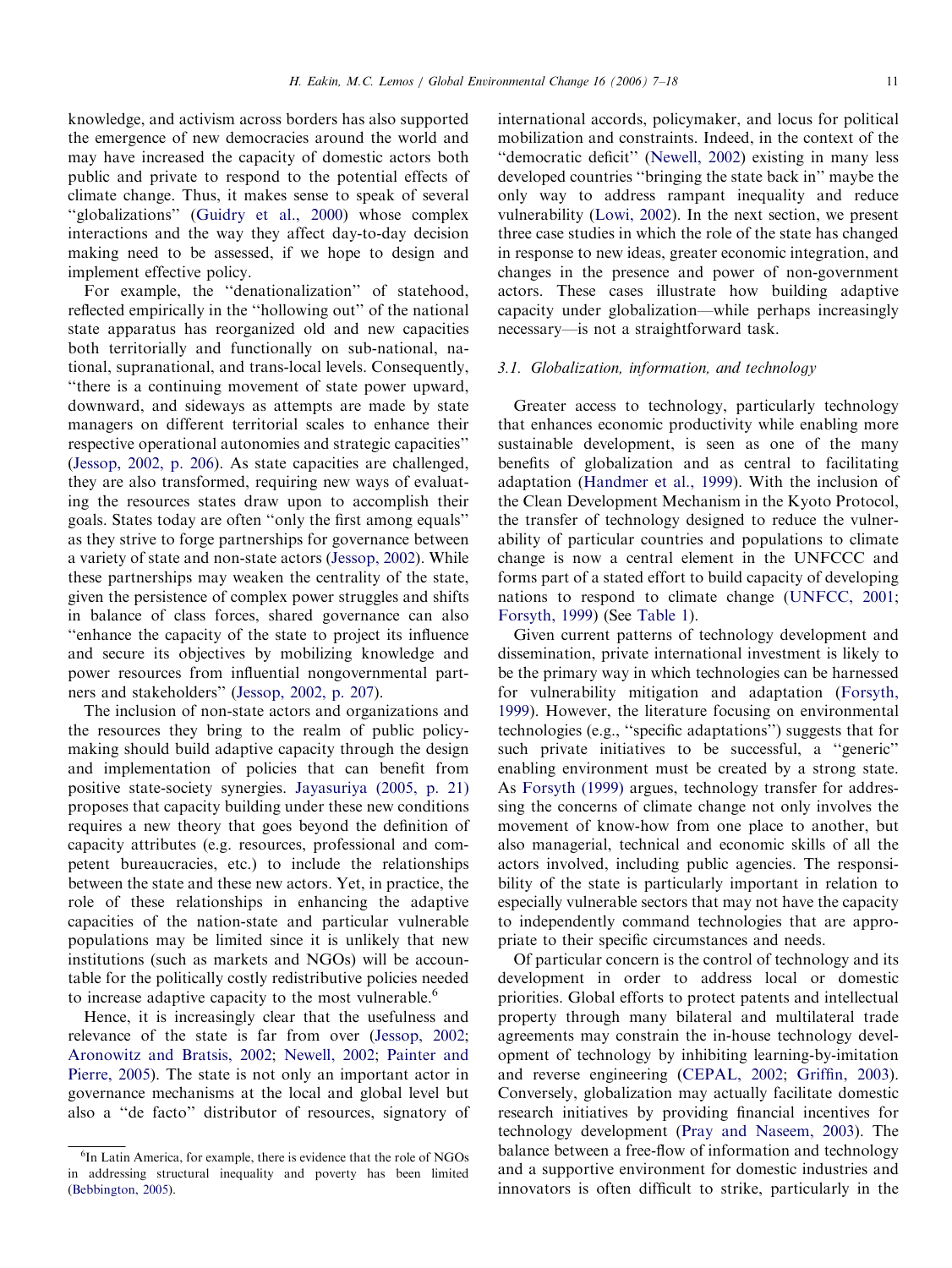context of the downsized states—such as those that increasingly characterize Latin America—that have been convinced of ''the superiority of private-sector technology and practices'' [\(Terry, 2005, p. 431\)](#page-11-0).

The case of the spread of agricultural biotechnology, or genetically modified organisms (GMOs), is particularly interesting because the technology is viewed by some as a potential means of adaptation to climate risk [\(Panel on](#page-11-0) [Biotechnology, 1999](#page-11-0); [Dooley, 2001\)](#page-10-0), and in many ways epitomizes the opportunities and challenges of globalization. Some argue that a more aggressive use of GMOs is a necessary step in increasing world food productivity and addressing the challenge of future world food supply [\(Panel](#page-11-0) [on Biotechnology, 1999](#page-11-0); [Evenson, 1999](#page-10-0)). However, the globalization of grassroots environmental and consumer movements (and the call for public participation in policy formation by the Cartagena Protocol on Biosafety) has also meant that the use of transgenic seeds has become highly controversial ([Newell, 2003](#page-11-0)). Internally, different interests groups within national governments are increasingly involved in complex and apparently ''schizophrenic'' negotiations with each other, with vocal citizens' groups, industrial and sector lobbies, and with international organizations and transnational agribusiness concerning the regulation of biotechnology [\(Newell, 2003\)](#page-11-0).

Critically important is the fact that the development, promotion, and application of biotechnology are currently controlled by large multinational corporations (despite long histories of in-house agro-genetic research and technology dissemination in many developing countries such as India, Brazil, and Mexico). Realizing the benefits of biotechnology for vulnerability reduction—for example, drought and pest resistant seeds–while simultaneously controlling for potential environmental, social and economic impacts and managing public perceptions of risk, critically depends on state capacity for research, enforcement, management and for building public-private sector partnerships ([Sharma et al., 2002;](#page-11-0) [Cohen et al., 2004\)](#page-10-0). In China and India, for example, aggressive long-term public investment in scientific research and an explicit integration of biotechnology in national policy goals has apparently led to the enhancement of government capacities to mediate public and private sector interests [\(Newell, 2003\)](#page-11-0). In both countries, national research institutes and businesses have developed joint ventures and collaborative biotech projects with multinational firms. These partnerships do not guarantee a developmental use of the technology, nor do they ensure control over technology dissemination, however they do provide the opportunity for potentially constructive public sector involvement in what otherwise would be a largely private sector initiative controlled by one or two multinationals.

The cases of China and India may be exceptions. Public investment in agricultural research has been declining worldwide (Echeverría, 1998). Although extensive knowledge exists in Latin America on the development of technology appropriate to local conditions and vulnerabilities, declining public investment has limited the commercialization and dissemination of this knowledge. The high cost of new agricultural technology (e.g., transgenic or biotechnology) implies that in the future many developing countries will have to depend to a greater extent on the private sector—principally on large multinational agribusinesses such as Monsanto—for the development of agricultural technology at the possible expense of ''developmental'' or social research objectives ([Cohen et al.,](#page-10-0) [2004\)](#page-10-0).

The rapid adoption of genetically modified soy (GM soy) in Argentina after the government removed obstacles to the importation of GM seed in 1997 is illustrative of the potential for new technologies both to build and to challenge national capacities. The dramatic expansion of ''Roundup Ready'' soybean production (at an annual rate of 6.8% in the 1990s) was made more attractive by an aggressive market liberalization policy and fiscal reforms designed to stimulate exports and reduce government intervention in agricultural trade, input prices and infrastructure ([Schnepf et al., 2001](#page-11-0)). Unlike in Brazil, where the Brazilian Agricultural Research Corporation has teamed up with Monsanto on transgenic seed development [\(Pray,](#page-11-0) [2001\)](#page-11-0), in Argentina the seeds were developed and are now marketed exclusively by Monsanto and no national institutions were involved in the development of the technology.

Argentina now faces pressure from environmental groups and consumers to regulate the use of biotechnology while some farming groups—having substantially profited from the first GM soy harvests—demand greater access [\(Pray and Naseem, 2003](#page-11-0)). Concern has been raised in the popular media about the spread of herbicide resistant weeds, the loss of soil productivity, and the displacement of smallholder farmers and their more diversified farm systems ([Branford, 2004](#page-10-0)). The government's own position is divided. A 10% export tax imposed during the 2002 economic crisis allowed the government to benefit from the soy boom. According to some non-governmental groups, Monsanto, the owner of the patent for the GM soy, is now claiming that the country's farmers owe over \$300 million in unpaid royalties, and has threatened to deny Argentina access to the technology if they cannot guarantee their profits (see [Turner, 2004](#page-11-0)). The Argentinean soybean case raises questions about the capacity of national and local governments to manage the potential negative environmental externalities and risk entailed in GMO use. Furthermore, the implied dependence of both the farmers and country on an imported technology may in some ways be enhancing the vulnerability of the agricultural sector as a whole, both in economic and environmental terms.

Managing technology transfer for adaptation thus not only depends on public sector investment in research and a strong national policy framework for specific technology use, but also on the ability of governments to coordinate the pursuit of domestic policy goals while negotiating various obligations under international treaties and re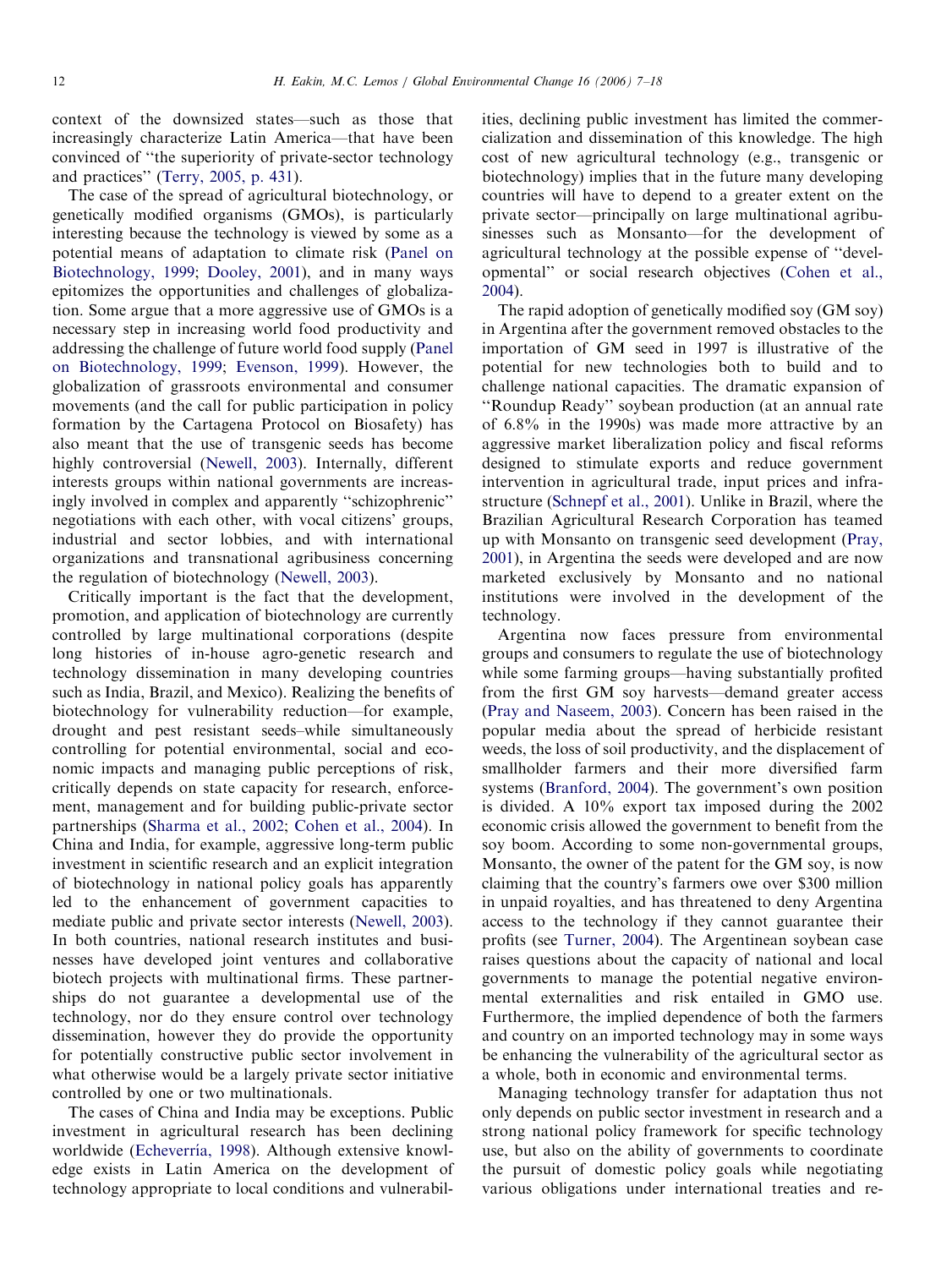sponding to the multiple and often conflicting demands of citizen groups, multinational business and domestic political coalitions ([Newell, 2003](#page-11-0)). For example, Cullet argues that the Indian government has been struggling to create legislation that protects national sovereignty over its biological resources, while complying with the country's obligations under the TRIPs agreement (Trade-Related Aspects of Intellectual Property Rights) of the World Trade Organization's 1994 General Agreement on Tariff and Trade [\(Cullet, 2001](#page-10-0)). In its new Biosafety Law, Mexico has justified its current restriction on the planting of commercial GM maize seeds through its ratification of the Cartagena Protocol on Biosafety, but the country may face challenges to this policy under NAFTA and the WTO ([CEC, 2004](#page-11-0)) as well as by domestic lobbies. For this reason, investment in any one of the attributes listed in [Table 1](#page-3-0) is unlikely to enhance a nation's adaptive capacity substantially. Rather, as in this case, even the specific capacity to manage biotechnology for adaptation will require investment in diverse aspects of human capital, technology development, social and political organization and institutional frameworks.

## 3.2. Globalization of ideas, decentralization, and stakeholder participation

Theoretically, decentralized participatory institutions are assumed to foster many of the attributes that build adaptive capacity ([Table 1\)](#page-3-0). Thus, democratic decentralization should improve efficiency in the management of natural resources while promoting accountability and societal participation—especially of traditionally disenfranchised groups such as women and the poor. It should be better than central governments at incorporating local knowledge and human resources, which in turn, may lead to better-targeted policies and may reduce information and transaction costs (World Bank, 1997; cited in [Larson and](#page-11-0) [Ribot, 2005](#page-11-0)). In the context of democratic decentralization, positive state-society synergies may flourish; social networks and capital may be enhanced [\(Lemos and Oliveira,](#page-11-0) [2004](#page-11-0)); and public service performance and local institutional capacity may increase [\(Larson and Ribot, 2005;](#page-11-0) [Gibson and Lehouq, 2003\)](#page-10-0). Finally, decentralization may improve access to resources previously unavailable—such as water, irrigation, forest products, financial and informational resources, institutional and organization resources, etc.—which in turn, can substantially boost resilience to climate change (as well as other stressors).

The linkages between globalization on decentralization are mainly twofold and may suggest a vicious cycle. On the one hand, international agencies and organizations push for new governance paradigms that advocate devolution of power and government as a means to achieve sustainable management of natural resources. In the implementation of these paradigms, ideas, technologies, and synergistic statesociety partnerships play an important role. On the other hand, the diminished capacity of the "hollowed out" state

to implement policies may negatively affect its ability to implement decentralization. For example, [Schuurman](#page-11-0)  $(2000, p. 18)$  argues, "it is conveniently forgotten  $(\ldots)$  that ideas like local government or local autonomy presuppose a phase of nation-building first where a civil society is firmly constructed''. Hence, in the absence of a wellestablished safety net (yet to be built in many less developed countries), the devolution of power to lower levels of government even more ill-equipped than the national level erodes even further the conditions conducive to capacity building.

Yet, the drive to decentralize is a truly global trend. For the past 25 years, roughly 60 countries have embarked in some kind of decentralization project (Agrawal, 2001; cited by [Larson and Ribot, 2005](#page-11-0); Bahl, 1999; cited by [Gibson](#page-10-0) [and Lehouq, 2003\)](#page-10-0), including the privatization of services, decentralization of authority (from de-concentration to devolution), and the creation of deliberative governance or stakeholder councils of public and private actors [\(Manor,](#page-11-0) [2005](#page-11-0)). In the wake of the emerging democracies of Latin America, fiscally strapped governments are now attempting to off-load service provision either to private actors or to sub-national units, giving rise to oversight and/or consultative bodies.

The increasing redefinition of political regimes (from authoritarian to democratic), economic systems (from state-led to neoliberal) and the reconstruction of popular participation have redefined popular representation, forging new structures of relations between state and societal actors. [Chalmers et al. \(1997, p. 545\)](#page-10-0) call these ''associative networks'': structures that link state and societal actors through interpersonal, media, and/or inter-organizational ties in the context of problem solving interactions. The emergence of associative networks is related to a series of factors which influence state-society interactions in the context of a globalized world: (a) the decentralization of decision making, (b) the impact of new sources of communication and knowledge acquisition, (c) the emergence of new governance paradigms that advocate greater social and popular involvement in decision-making as a means to increase competitiveness and cost-effectiveness of public administration, and (d) the ''political learning from elites and popular actors induced by the failure of established strategies and institutions to respond to changing political and economic realities'' ([Chalmers et](#page-10-0) [al., 1997, p. 555](#page-10-0)).

While it may be too soon to assess the concrete outcomes of decentralization reforms, there are indications that in many Latin American countries decentralization is falling short from accomplishing its goals, particularly in the case of natural resources management. In fact, empirical research shows that democratic decentralization is barely occurring in the way it is expected to [\(Larson and Ribot,](#page-11-0) [2005](#page-11-0)).

For instance, broad efforts to decentralize water management in many countries in the region have yielded mixed results. In Chile—because of the country's strict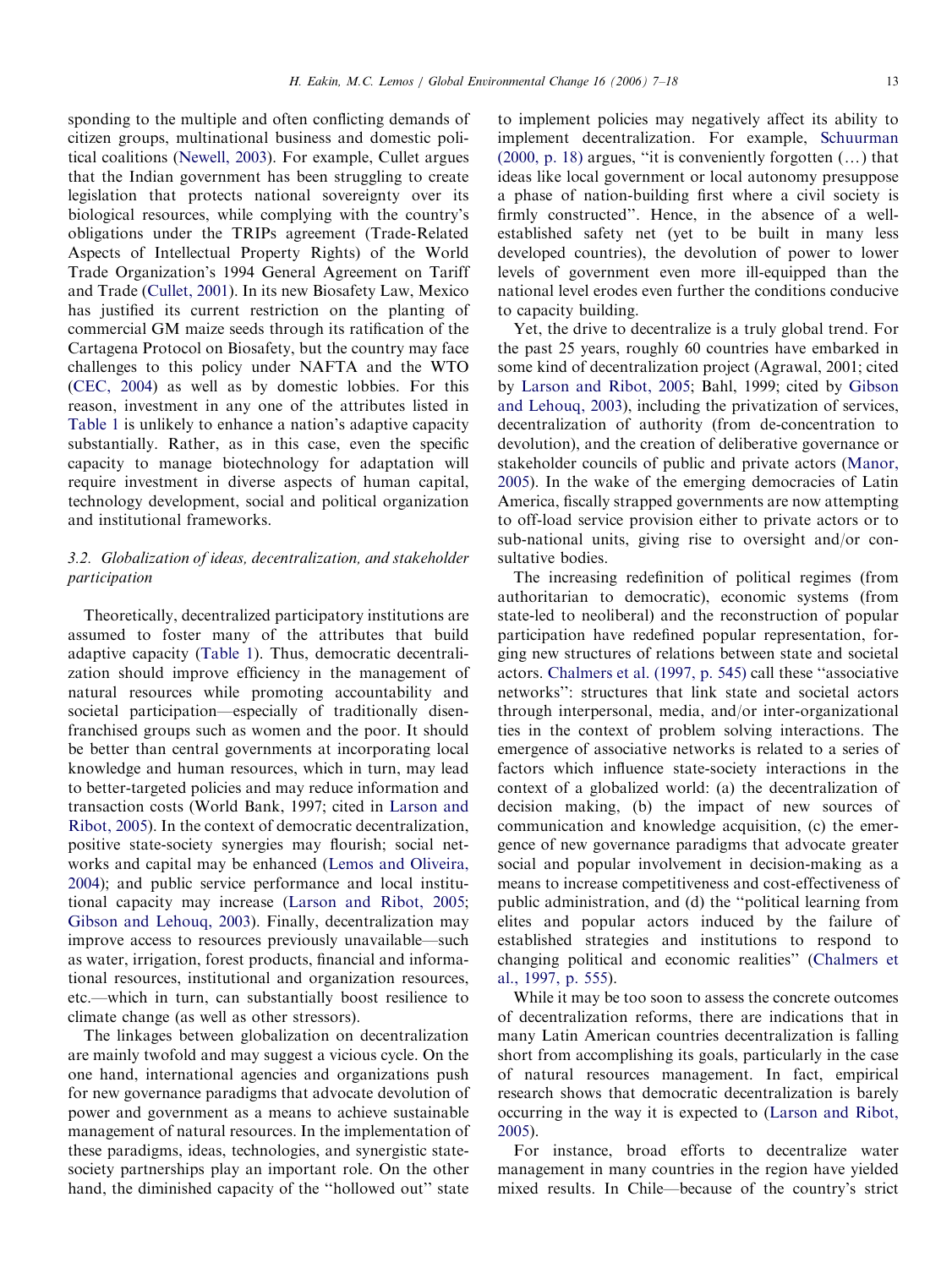adhesion to neoliberalism—water has been privatized with little societal input. In most areas, full-fledged water markets have failed to materialize and to generate the expected advantages of market-led solutions; instead, since 1985, the ''market'' has been continually subsidized by the Chilean government ([Bauer, 1997\)](#page-10-0). In Mexico decentralization of water management has, for the most part, followed the fate of decentralization attempts in other policy areas, resulting in excessive government dominance and failure to build representative stakeholder participation [\(Wester et al., 2003\)](#page-11-0).

In Brazil, an encompassing water reform has resulted in the creation of over one hundred river basin councils all over the country.<sup>7</sup> In the state of Ceará, NE Brazil, the decentralization of water management has been critically influenced by both the action of international agencies such as the World Bank (which conditioned the award of water infrastructure loans to the implementation of reform [\(Kemper and Olson, 2000\)](#page-11-0) as well as by the new global paradigm for water management spelled out in the Dublin Principles [\(Lemos, forthcoming](#page-11-0)). Here, the idea of integrated, participatory, and sustainable water management strongly inspired local policymakers to design and implement new institutions that adopted the river basin as the management unit and created bulk water permit and pricing systems. It also created deliberative stakeholder councils, which among other things, negotiate water allocation among different users. However, the reform has fallen short from implementing many of the attributes that could contribute to enhanced adaptive capacity [\(Table 1\)](#page-3-0). For example, whereas the reform has increased participation of stakeholders in general and improved the sustainability of water use in the region ([Formiga-Johnsson](#page-10-0) [and Kemper, 2005\)](#page-10-0), it has limited the participation of the less powerful and most vulnerable users [\(Lemos, forth](#page-11-0)[coming](#page-11-0)). In addition, local River Basin Committee members surveyed report lack of technical knowledge as the main source of inequity among decision-makers and one of the most important factors limiting democratic decision-making [\(Lemos, forthcoming](#page-11-0)). In this case, international agencies (such as the World Bank) and innovative ideas (democratic decentralization) may have increased local policy capacity up to a point, but the implementation of reform has been critically shaped by conservative politics and technocratic insulation.

In forest management, different sets of issues have led to similar outcomes. In Nicaragua's decentralized forest management, [Larson \(2001\)](#page-11-0) finds that even in the bestcase scenarios (committed local government with access to outside human and financial resources), there are many obstacles to overcome, including lack of local capacity, commitment and resources. Although Larson is optimistic regarding the positive direction of many local governments'

learning curves, her research shows that building capacity is a complex issue in an environment of a weak, poor nation state. Similarly, [Gibson and Lehouq \(2003\)](#page-10-0) found that in the case of decentralization of forest management in Guatemala, political pay-off (in the form of support from central government and local community pressure) was the most significant variable explaining local mayors' commitment to implement forest management.

What these examples illustrate is that despite the positive outcomes expected from decentralization, its implementation has been complex. While decentralization may, in some cases, be improving the efficiency of the management of water and forests—resources that are expected to be affected by climate change—it is clear that decentralization alone is not sufficient for enhancing adaptive capacity, and, in fact, may simply highlight other areas in which adaptive capacity is lacking (e.g., in [Table 1](#page-3-0), political capital, financial and human resources, etc.). The successful implementation of democratic decentralization largely depends on the combination of a myriad of factors at different scales of governance and in order to accomplish it, more attention needs to be paid to the social, political, and institutional contexts in which such policies are being promoted.

## 3.3. Globalization, neoliberalism, and inequality

As the previous two cases illustrate, the adaptive capacity of nation-states does not lie exclusively within the physical domain of state agencies and institutions, but rather also in the complex relationships that exist between the state and private sector, the state and international institutions and the state and civil society. For these relationships to be functional, the state itself—its policy making organizations, its implementing and regulating agencies, its employees—must have the necessary resources (not only material, but also social, political and human) to fulfill its policy and administrative responsibilities. Many Latin American nations today are caught in a difficult position. The globalization of ideas and the influence of international finance and development institutions have inspired substantial economic, sectoral, and administrative reforms under the names of neoliberalism and New Public Management ([Spoor, 2000](#page-11-0); [Montecinos, 2005](#page-11-0)). To enhance market forces in national development, states have actively reduced public sector regulation and intervention. However, this process has also often entailed reductions in public investment and a reduced presence in sector activities, curtailing the capacities of states to manage the complex partnerships and negotiations their restructured economies demand.

Neoliberalism, characterized by the conviction that export-oriented market-led policies will lead to a more efficient use of resources, greater trade and thus more rapid economic growth, has been one of the more heatedly debated aspects of the current phase of rapid globalization [\(Spoor, 2000;](#page-11-0) [Stiglitz, 2002\)](#page-11-0). One broadly advocated

<sup>&</sup>lt;sup>7</sup>The Brazilian reform has as goals integration, public participation, sustainable use and the implementation of a permit and charge system to replace the previous sectoral and hierarchical management model.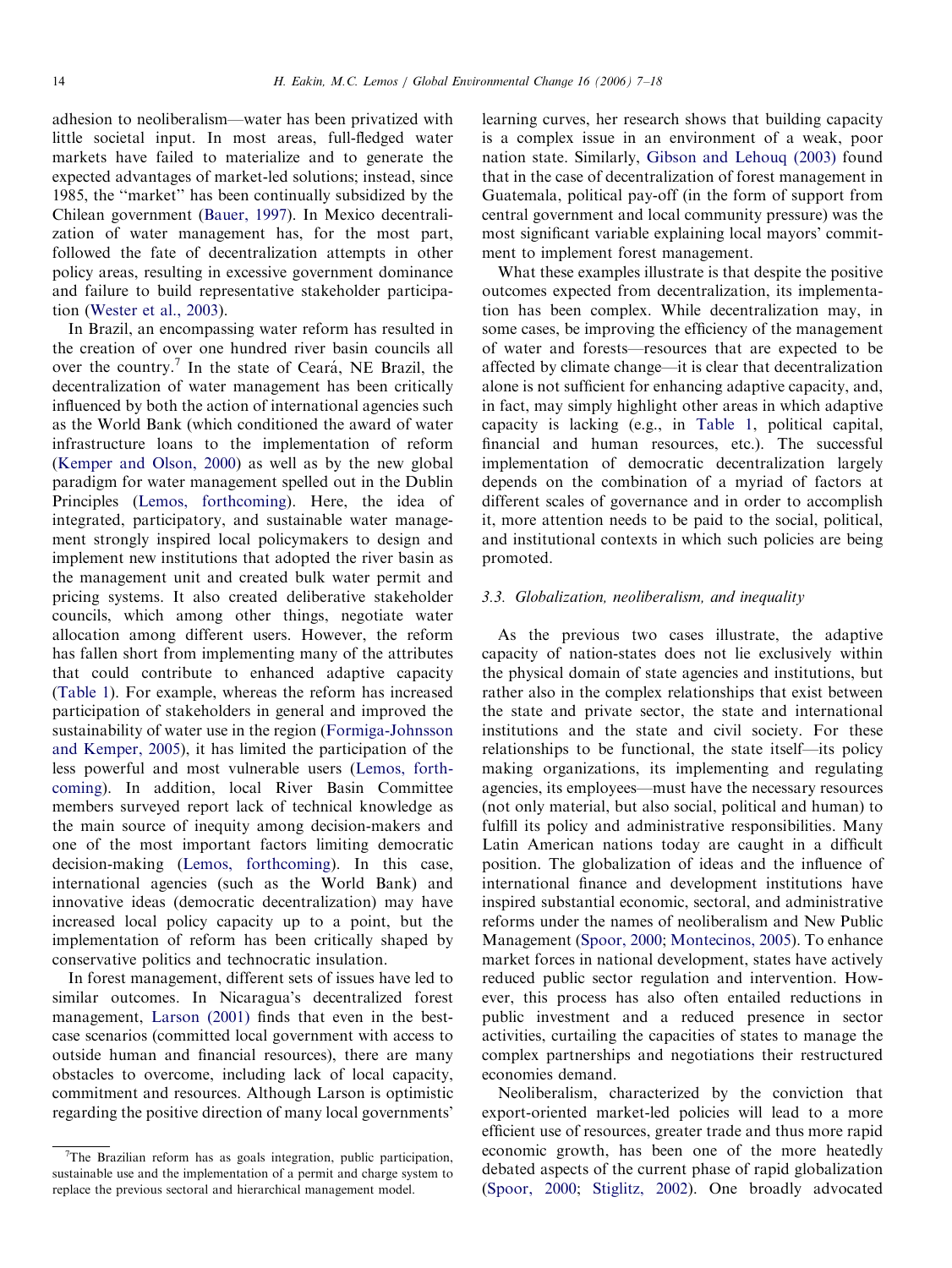neoliberal reform has been the downsizing and retrenchment of the state, although the forms in which state retrenchment have occurred have varied considerably from country to country and sector to sector. Throughout the 1980s and 1990s, however, there has been a consistent trend in Latin America of privatization of state-owned enterprises, public divestment from agencies supplying goods and services, and reductions in state payrolls ([Bulmer-Thomas, 1996\)](#page-10-0). Following what is now called the philosophy of New Public Management public administration has also been reformed to replicate what are perceived as more efficient and flexible models of management in the private sector [\(Terry, 2005](#page-11-0); [Montecinos, 2005\)](#page-11-0).

In principle, with enhanced economic productivity and more efficient service provision as a result of retrenchment, the nation-state should benefit from greater social welfare and economic stability and thus potentially enhance adaptive capacity generically [\(CEPAL, 2002, p. 207](#page-10-0)). Yet in the Latin American context liberalization has not resulted in unequivocal improvements in economic stability and may have exacerbated trends in poverty and inequality ([Huber and Solt, 2004](#page-10-0); [Hoffman and Centeno, 2003\)](#page-10-0). According to the theorized attributes of adaptive capacity ([Table 1](#page-3-0)), high inequality, economic instability and the social burden of poverty are all likely to increase a nation's sensitivity to climatic hazards and change, while simultaneously decreasing its capacity to respond proactively to climatic risks.

The possible implications of state retrenchment for adaptive capacity can be seen in Mexico's agricultural sector, which, like many economic sectors in the developing world, is both characterized by a large number of smallscale producers as well as relatively small numbers of largescale capitalist enterprises. As the process of state retrenchment progressed in Mexico, public expenditure in agriculture and fisheries declined from 11% of the federal budget in 1990 to less than 4% in 2000 [\(Fox Quesada,](#page-10-0) [2003](#page-10-0)). Public investment in agricultural credit, insurance, research, and extension was also reduced dramatically, and many of these services are now available to farmers exclusively from private suppliers ([de Janvry et al.,](#page-10-0) [1995a, b](#page-10-0); Calva Téllez, 2004). In addition, as responsibilities for agricultural program implementation and management have been delegated to state and municipal authorities, the civil service has been aggressively downsized through the government's Program of Voluntary Retirement. In the period 2001–2005, over 11,000 civil service positions were eliminated from the agricultural ministry, approximately 13% of the total eliminated positions in the federal government ([Fox Quesada, 2005\)](#page-10-0). Through joint private sector–public sector partnerships and co-pay arrangements, farmers are expected to find their own paths to productivity and livelihood stability with minimal government support.

While the resources available for sector investment and policy development were sliced, some new organizations (often without building, staff or budget) have been created, including the Mexican Council for Sustainable Development, a decentralized commission composed of private and non-governmental farmer groups, agribusiness, governmental agencies and educational organizations. The language of participation, empowerment, and sustainable development now permeates national agricultural programs and policy. Yet, as Fox argues, the state now faces new logistical and accountability challenges in implementing policies that are oriented towards entrepreneurial individuals rather than the corporate rural entities that were the former channels of state-farmer relations ([Fox,](#page-10-0) [1995](#page-10-0)). Program evaluations have illustrated that realizing the ambition of sustainability, participation, and ''growth with quality'' in the rural sector has proven difficult for administrators in the national government (see, for example, [Fox and Gersham, 2000](#page-10-0)).

The most direct impacts of the reforms have been on farm households and entire agricultural regions, as the sector reforms and restructuring have excluded large segments of the rural population from participating actively in the agricultural economy [\(Cornelius and Myhre,](#page-10-0) [1998](#page-10-0); [de Janvry et al., 1995a,b\)](#page-10-0). These impacts have in turn spawned a political crisis, produced by the incapacity of federal and state officials to manage the political volatility of the rural sector or to provide direction and leadership for the sector's future development. Changes in rural poverty related to the agricultural reforms are of particular concern. During the period of most aggressive retrenchment and liberalization, rural poverty has not improved, and some analysts believe that poverty has in fact increased ([Kelly, 1999](#page-11-0); Hernández Laos and Velásquez Roa, 2003). Without the technical and financial support to engage with the challenges posed by open competitive markets, rural households are increasingly turning to migration—both to Mexico's already unmanageable cities, and to the United States—and in the process are placing new demands on public service provision.

The smallholders that remain have become increasingly vocal and sometimes violent, taking over public buildings, holding federal officials hostage and blocking highways in protest of their marginalization and the adverse economic consequences of Mexico's participation in the North American Free Trade Agreement (see, for example [Thompson, 2001](#page-11-0)). Their resort to extra-institutional methods suggests that farmers lack access to appropriate institutional channels to call attention to their demands and that federal and state officials, perhaps as a result of focusing too much on improving managerial effectiveness and efficiency, now lack the political savvy and accountability to constructively resolve the crisis [\(Christensen and](#page-10-0) [Laegreid, 2002a,b](#page-10-0)).

In 2004, reflecting the type of ''polycentric development coalitions'' now being advocated by some scholars and international development agencies ([Korzeniewicz and](#page-11-0) [Smith, 2000\)](#page-11-0)—coalitions that theoretically might contribute to enhancing the social and institutional attributes of adaptive capacity in [Table 1](#page-3-0)—the agricultural ministry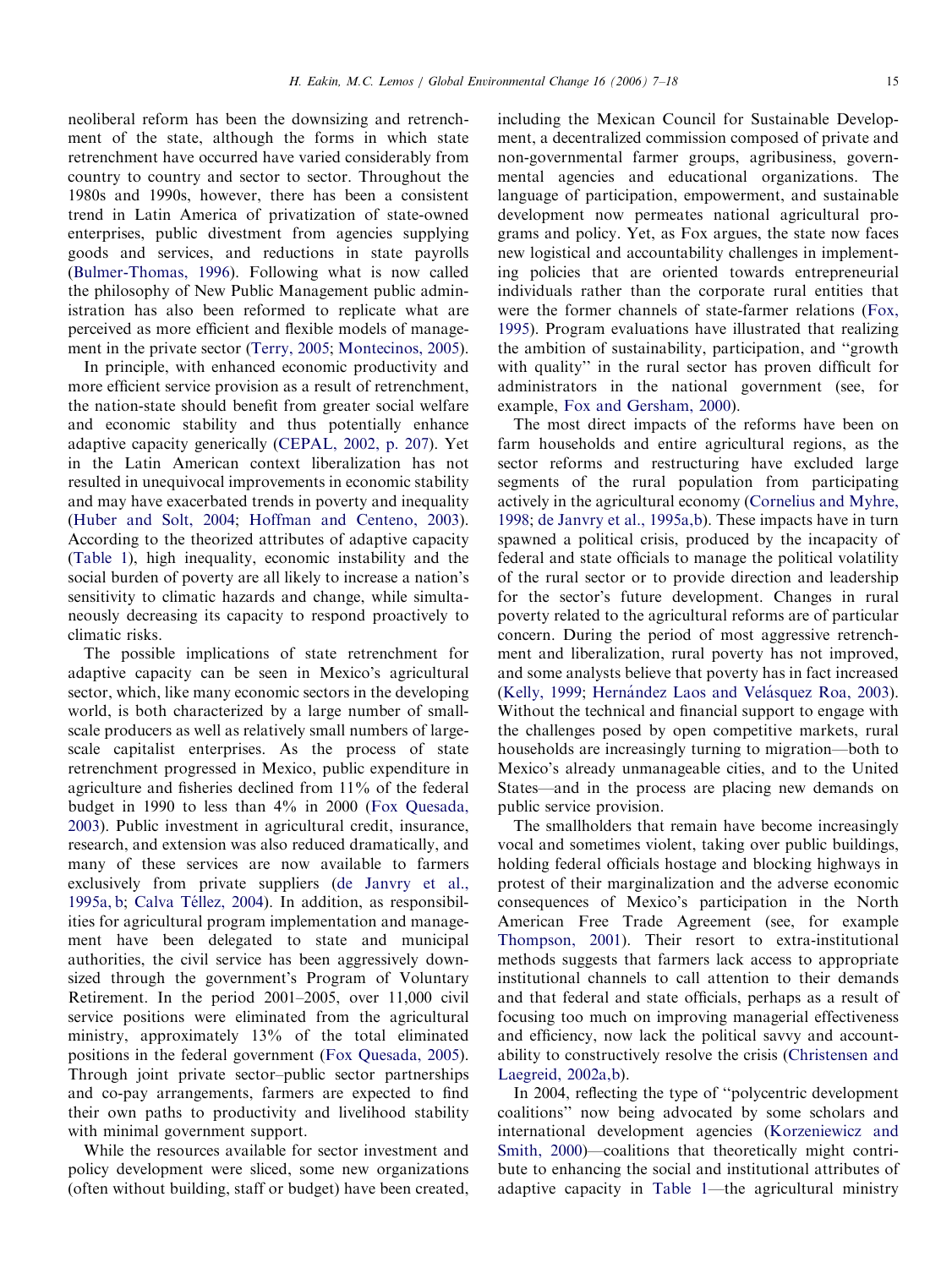attempted to diffuse some of the mounting tension through a long series of roundtable discussions with a diversity of farmer associations resulting in the National Agreement for the Countryside. While some groups signed on to the Agreement, not all groups were satisfied with the outcome and the process resulted in the fractioning of the farmers' movement. Many of the groups have since accused the government of not complying with its promises and are once again threatening widespread protests ([Perez, 2003](#page-11-0); [Perez et al., 2005](#page-11-0)).

In this context, the government's current efforts to reduce vulnerability to climatic variability in agriculture by encouraging these farmers to adopt ''a culture of insurance'' in collaboration with the private sector or to switch crops altogether ([SAGARPA, 2003\)](#page-11-0)—is likely to be challenged not only by the shortage of extension staff and institutional mechanisms for communicating new technologies to smallholders, but also by the growing anger and distrust smallholders have for public institutions, a result already anticipated by some critics of the New Public Management model of administration (for example, [Terry,](#page-11-0) [2005\)](#page-11-0). The adoption of the rhetoric of sustainability and participation reflects possible adaptive capacity-enhancing benefits of globalization for the state's agricultural ministry. Yet the ministry's inability to address the farmers' demands effectively and to establish legitimate participatory forms of policy development has undermined the government's political capital and suggests that far more is required before the appropriate institutional structures are available to address Mexico's agricultural crisis.

## 4. Conclusions

While the prediction of the ''withering away'' of the nation-state during this latest phase of global economic integration may have been exaggerated, it is clear that globalization has had important effects on what is considered the responsibilities of nation-states, their institutional form and their scope and capacity for action. The wide diffusion of new ideas about governance, participation, environmental management and human rights and welfare has contributed to change the ways policies are conceived and implemented. In relatively short timeframes, across Latin America, the landscape of government institutions has been transformed. Public agencies have been slimmed and state-owned enterprises have disappeared, new institutions have arisen, and the language of sustainability and shared governance is now permeating public discourse, media reports, and policy. The withdrawal of the state and the promise of public participation have given rise to new spaces for action, and now decentralization is being touted as an essential component of improved governance. According to theory, these trends should have enhanced policy capacity in a variety of dimensions, including the strengthening of institutions, the building of political capital and social organization, and the growth of human capital. The indicators of adaptive capacity listed in [Table 1](#page-3-0) carry the implicit assumption that increased participation and local involvement in decision-making is inherently good, that economic growth will bring greater flexibility, that greater technological stocks will enable countries to address the needs of their vulnerable populations. This examination of how nation-states are managing their insertion into global markets and of how they are putting new governance paradigms into practice illustrates that the benefits of globalization for the adaptive capacity of national governments are unlikely to be immediate or necessarily easily obtained.

At the heart of the problem may be the inability of the reconfigured state to tackle the growing social and political inequality that is central to the vulnerability problem. As long as inequality persists, it is unlikely that the picture of increased vulnerability and low adaptive capacity among the poor in Latin America will change. While the pressure increases for states to manifest the concrete actions they have taken towards adaptation, the persistent high human and material losses to climate hazards around the globe reveals disturbing deficiencies in national capacities to address the underlying drivers of vulnerability. Efforts to facilitate adaptation to climate change cannot be divorced from the processes of policy reform that have long been underway in both developing and industrialized countries. It is clear that part of the source of the problem of capacity deficiency is tied to its proposed solution: the ways in which administrative and policy reforms have been implemented over the last decade in the name of ''good governance'' and institutional efficiency.

The rich empirical literature in the social sciences just briefly skimmed in this article suggest how the multifaceted process of globalization is transforming the identity, capacity, and structure of nation-states. The issues of technology transfer and knowledge dissemination, state retrenchment and decentralization are only a few of the many changes that are now occurring which have practical implications for building national capacity for managing the present and future challenges of climate change. Our cases illustrate that building adaptive capacity under globalization is complex and multidimensional, demanding new skills and roles of decision-makers at all levels of government. While far more work could be accomplished in refining the particular attributes of adaptive capacity for particular places, there is also an urgent need to ground the theory and concept of adaptive capacity in the complexity of its creation and erosion in government offices, local communities, private businesses, and civil organizations.

Here, we agree with [Lowi \(2002\)](#page-11-0) and his call for "bringing the state back in". Only by designing and implementing much needed re-distributive policy, will Latin American countries be able to start the groundwork of building adaptive capacity among the groups more likely to be negatively affected by global climate change. Eliminating bureaucratic excesses, enhancing access to information, knowledge and technology, increasing public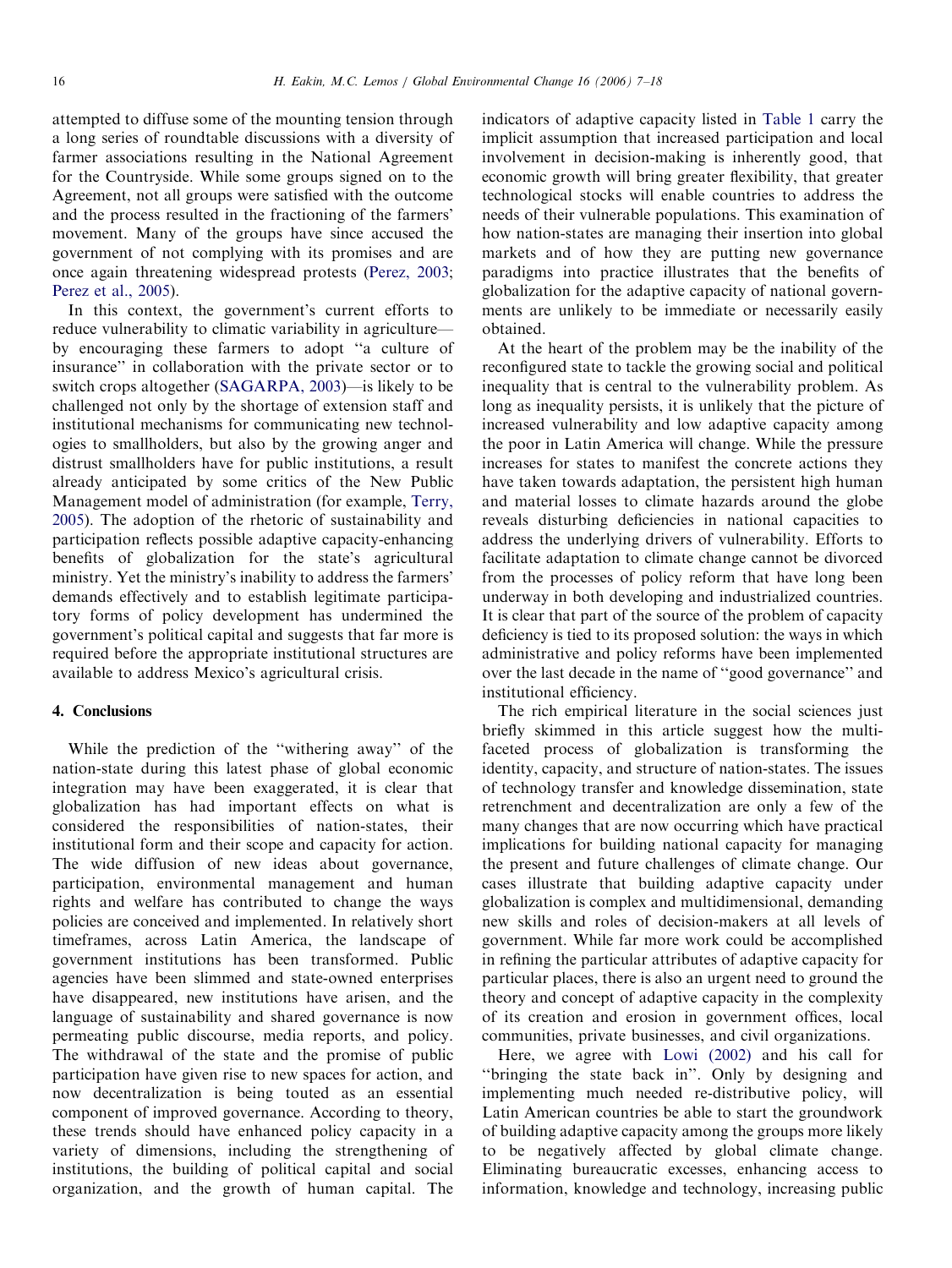<span id="page-10-0"></span>participation and the decentralization and devolution of power and responsibility are undeniably noble goals. The effectiveness of these processes, however, depends critically on an active state with a fundamental role in protecting vulnerable populations and guiding development processes towards greater social equity.

## Acknowledgements

This article was prepared with the support of a Tyndall Center for Climate Change Research Visiting Fellowship and the support of the Environmental Change Institute of Oxford University (November–December 2004). We are particularly appreciative of the insightful comments by two anonymous reviewers on an earlier draft of this article.

#### References

- Adger, W.N., Benjaminsen, T.A., Brown, K., Svarstad, H., 2001. Advancing a political ecology of global environmental discourses. Development and Change 32, 681–715.
- Aronowitz, S., Bratsis, P., 2002. State power, global power. In: Aronowitz, S., Bratsis, P. (Eds.), Paradigm Lost: State Theory Reconsidered. University of Minnesota Press, Minneapolis, pp. xi–xxvii.
- Baethgen, W.E., 1997. Vulnerability of the agricultural sector of Latin America to climate change. Climate Research 9, 1–7.
- Bauer, C.J., 1997. Bringing water markets down to earth: the political economy of water rights in Chile, 1976–1995. World Development 25, 639–656.
- Bebbington, A., 2005. Donor–NGO Relations and representations of livelihood in nongovernmental aid chains. World Development 33, 937–950.
- Branford, S., 2004. Argentina's bitter harvest. New Scientist 17 (April), 40–43.
- Brooks, N., Adger, W.N., 2004. Assessing and enhancing adaptive capacity. In: Lim, L.B. (Ed.), Adaptation Policy Framework. United Nations Development Programme, New York Also available from [http://www.undp.org/cc/apf.htm.](http://www.undp.org/cc/apf.htm)
- Bulmer-Thomas, V. (Ed.), 1996. The New Economic Model in Latin America and its Impact on Income Distribution and Poverty. Macmillan Press Ltd, London.
- Burton, I., Huq, S., Lim, B., Pilifosova, O., Schipper, E.L., 2002. From impacts assessment to adaptation priorities: the shaping of adaptation policy. Climate Policy 2, 145–159.
- Calva Téllez, J.L., 2004. El consenso de Washington y la problemática agropecuaria de México. In: Del Valle Rivera, M.d.C. (Ed.), El Desarrollo Agrícola y Rural del Tercer Mundo en el Contexto de la Mundialización. Plaza y Valdes, Mexico City, Mexico, pp. 71–78.
- Chalmers, D.A., Martins, S.B., Piester, K., 1997. Associative networks: new structures of representation for the popular sectors. In: Chalmers, D., Vilas, C., Hite, K., Martins, S.B., Piester, K., Segarra, M. (Eds.), The New Politics of Inequality in Latin America. Oxford University Press, New York, pp. 540–582.
- Christensen, T., Laegreid, P. (Eds.), 2002a. New Public Management: The Transformation of Ideas and Practice. Ashgate, Aldershot.
- Christensen, T., Laegried, P., 2002b. New public management: puzzles of democracy and the influence of citizens. The Journal of Political Philosophy 10, 267–295.
- Cohen, J., Komen, J., Zepeda, J.F., 2004. National agricultural biotechnology research capacity in developing countries. Report for the Agriculture and Development Economics Division, FAO, Rome.
- Comisión Económica para America Latina y el Caribe (CEPAL), 2002. Globalization and Development. United Nations/CEPAL, Brasilia.
- Cornelius, W., Myhre, D. (Eds.), 1998. The Transformation of Rural Mexico: Reforming the Ejido Sector. Center for US Mexico Studies, La Jolla.
- Cullet, P., 2001. Intellectual property and environment: impacts of the TRIPS agreement on environmental law making in India. Global environmental change and the nation state. Proceedings of the 2001 Berlin Human Dimensions of Global Environmental Change Conference, Postdam Institute for Climate Impacts Research, Postdam.
- de Janvry, A., Chiriboga, M., Colmenares, H., Hintermeister, A., Howe, G., Irigoyen, R., Monares, A., Rello, F., Sadoulet, E., Secco, J., van de Pluijm, T., Stefano, V., 1995a. Reformas del sector agrícola y el campesinado en México. Fondo Internacional de Desarrollo Agrícola y Instituto Interamericano de Cooperación para la Agricultura, San José, Costa Rica.
- de Janvry, A., Sadoulet, E., Gordillo de Anda, G., 1995b. NAFTA and Mexico's maize producers. World Development 23, 1349–1362.
- Dixon, R.K., Smith, J., Guill, S., 2003. Life on the edge: vulnerability and adaptation of African ecosystems to global climate change. Mitigation and Adaptation Strategies for Global Change 8, 93–113.
- Dooley, J.J., 2001. The need for a biotechnology revolution focused on energy and climate change, Pacific Northwest National Laboratory, Report no. PNNL-13551.
- Drucker, P.F., 1997. The global economy and the nation-state. Foreign Affairs 76, 159–171.
- Echeverría, R.G., 1998. Agricultural research policy issues in Latin America: an overview. World Development 26, 1103–1111.
- Evenson, R.E., 1999. Global and local implications of biotechnology and climate change for future food supplies. Proceedings of the National Academy of Sciences 96, 5921–5928.
- Formiga-Johnsson, R.M., Kemper, K.E., 2005. Institutional and policy analysis of river basin management in the Jaguaribe river basin, Ceara´, Brazil. Policy Research Working Paper 3649. World Bank, Washington, DC.
- Forsyth, T., 1999. Flexible mechanisms of climate technology transfer. Journal of Environment and Development 8 (3), 238–257.
- Fox, J., 1992. The Politics of Food in Mexico: State Power and Social Mobilization. Cornell University Press, Ithaca.
- Fox, J., 1995. Governance and rural development in Mexico: state intervention and public accountability. The Journal of Development Studies 32 (1), 1–30.
- Fox, A., Gersham, A., 2000. The world bank and social capital: lessons from ten rural development projects in the Philippines and Mexico. Policy Sciences 33, 399–419.
- Fox Quesada, V., 2003. Tercer Informe de Gobierno. Presidencia de la República, México, D.F.
- Fox Quesada, V., 2005. Quinto Informe de Gobierno. Presidencia de la República, México, D.F.
- Gibson, C., Lehouq, F., 2003. The local politics of decentralized environmental policy in Guatemala. Journal of Environment and Development 12, 28–49.
- Griffin, K., 2003. Economic globalization and institutions of global governance. Development and Change 34, 789–807.
- Guidry, J.A., Kennedy, M.D., Zald, M.N., 2000. Globalizations and social movements. In: Guidry, J., Kennedy, M., Zald, M. (Eds.), Globalizations and Social Movements: Culture, Power, and the Transnational Public Sphere. University of Michigan Press, Ann Arbor, pp. 1–32.
- Handmer, J.W., Dovers, S., Downing, T.E., 1999. Societal vulnerability to climate change and variability. Mitigation and Adaptation Strategies for Global Change 4, 267–281.
- Hernández Laos, E., Velásquez Roa, J., 2003. Globalización, desigualdad y pobreza: Lecciones de la experiencia mexicana. Universidad Autónoma Metropolitana, México, D.F.
- Hoffman, K., Centeno, M., 2003. The lopsided continent: inequality in Latin America. Annual Review of Sociology 29, 363–390.
- Huber, E., Solt, F., 2004. Successes and failures of neoliberalism. Latin American Research Review 39, 150–164.